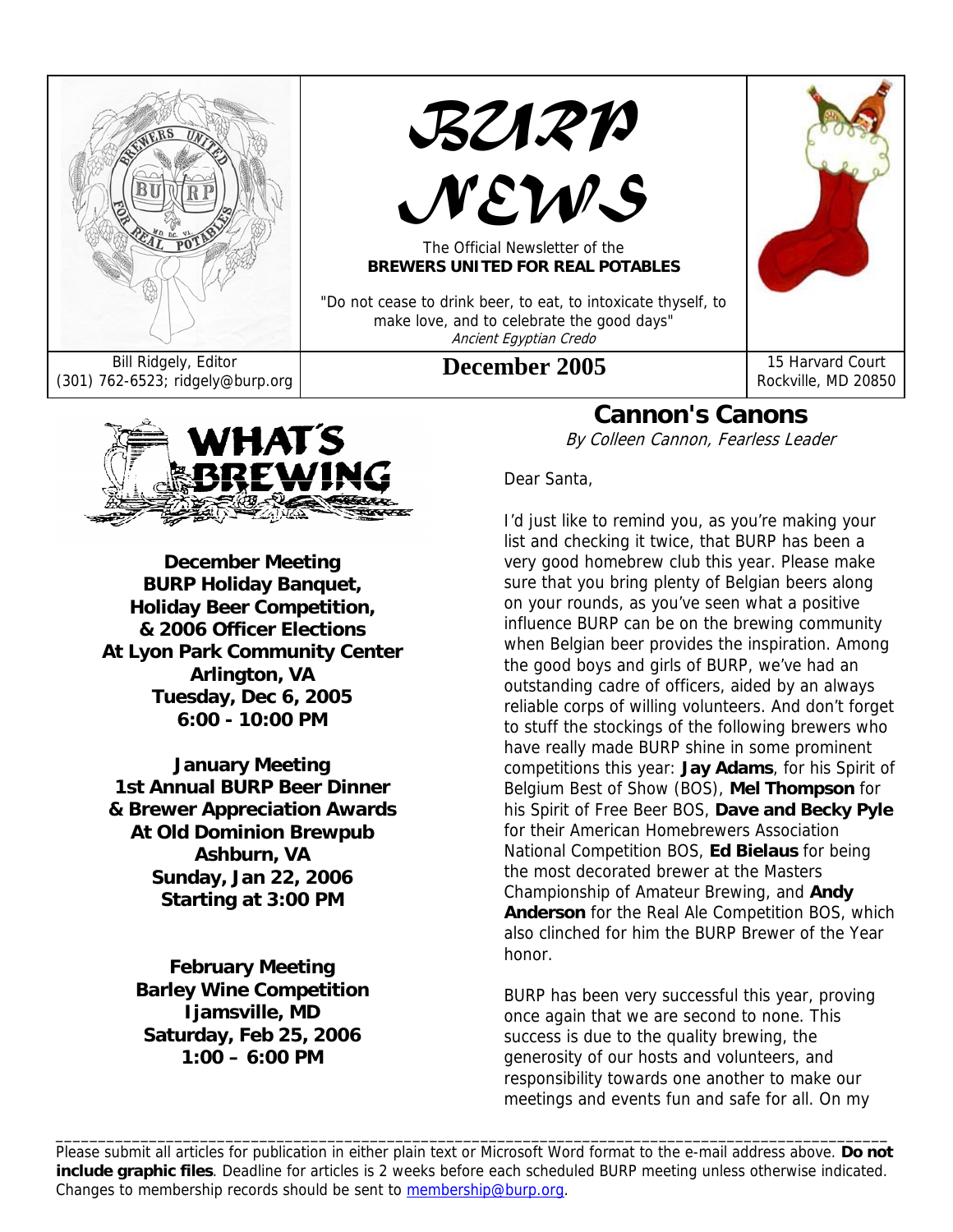wish list for the coming year, I'd like BURP to have a full slate of meeting hosts lined up for our next president, education and competition events that will inspire new brewers and stoke the competitive fires of all our brewers, and a Silver Anniversary year that commemorates the great traditions of BURP.

Hoppy Holidays to all, and to all a Grand Cru!



# **Cellar Notes From The Two Drunk Monks**

By Bud Hensgen & Mark Hogenmiller, Co-Ministers of Culture

#### **2005 BURP Brewer of the Year Competition**

As predicted, the Brewer of the Year was decided with the last two BOY events of Baltic Porter and Real Ale. After **Mel Thompson** tied **Andy Anderson** with his 2<sup>nd</sup> and 3<sup>rd</sup> place wins in Baltic Porter, it all came down to the Real Ale Competition. Who knew that these two brewers would be the only two brewers on the award podium on Saturday? Congratulations to **Andy Anderson** for another strong showing in winning his Seventh Brewer of the Year Title.

| <b>Andy Anderson</b>    | 31 |
|-------------------------|----|
| <b>Mel Thompson</b>     | 27 |
| <b>Ed Bielaus</b>       | 14 |
| <b>Becky Pyle</b>       | 13 |
| Dave Pyle               | 12 |
| <b>Bud Hensgen</b>      | 12 |
| <b>Mark Hogenmiller</b> | 12 |
| <b>Jay Adams</b>        | 11 |
| <b>Tom Cannon</b>       | 10 |
| <b>Keith Chamberlin</b> | 10 |

**Baltic Porter Competition** 

Congratulations to all of the brewers who participated in the Baltic Porter Competition held October 23, 2005. A BIG Thank You to **Tom Cannon**, **Bruce Bennett**, **Wendy Schmidt** and **Rob Hanson** for judging the 9 Entries. Brewers included **Keith Chamberlin**, **Andy Anderson**, **Mel Thompson**, **Bud Hensgen** and **Mark Hogenmiller**, **Chris Cave**, and **Jaime & Paul Langlie**. The winners were:

1st - **Two Drunk Monks** - **Bud Hensgen** and **Mark Hogenmiller** 2nd - **Mel Thompson** 3rd - **Mel Thompson**

#### **Competition Schedule**

**Decembeer** – Holidays Beers (not for Brewer of the Year) – See the July newsletter for details on the range of the theme. Kegs and bottles (must check in minimum of 6 bottles) accepted. This Competition will be by popular choice. No Beer, No Votes.

**January 2006**- American Ale and India Pale Ale - Cat 10 and  $14 - 2$  bottles

**Febrewary 2006** - Barley wines – Cat 19B and  $19C - 2$  bottles

#### *? ? ? ? ? ? ? ?*

## **RYDler**

Q. Beer as an antidote?

*? ? ? ? ? ? ? ?* 

## **Join Your Fellow BURPers for the Annual Potluck Holiday Banquet Tuesday, December 6!**

The December BURP meeting will be our Annual Potluck Holiday Banquet. This fabulous feast will be held at the Lyon Park Community Center in Arlington, VA on Tuesday, Dec 6. Doors will open at 4:30 PM for those who wish to help set up and decorate. Festivities will begin at 6:00 PM, and we ask that everyone be out of the facility by 10:00 PM. As always, volunteers are needed to help with decorating, setup, and cleanup following the banquet. If you would like to assist, please contact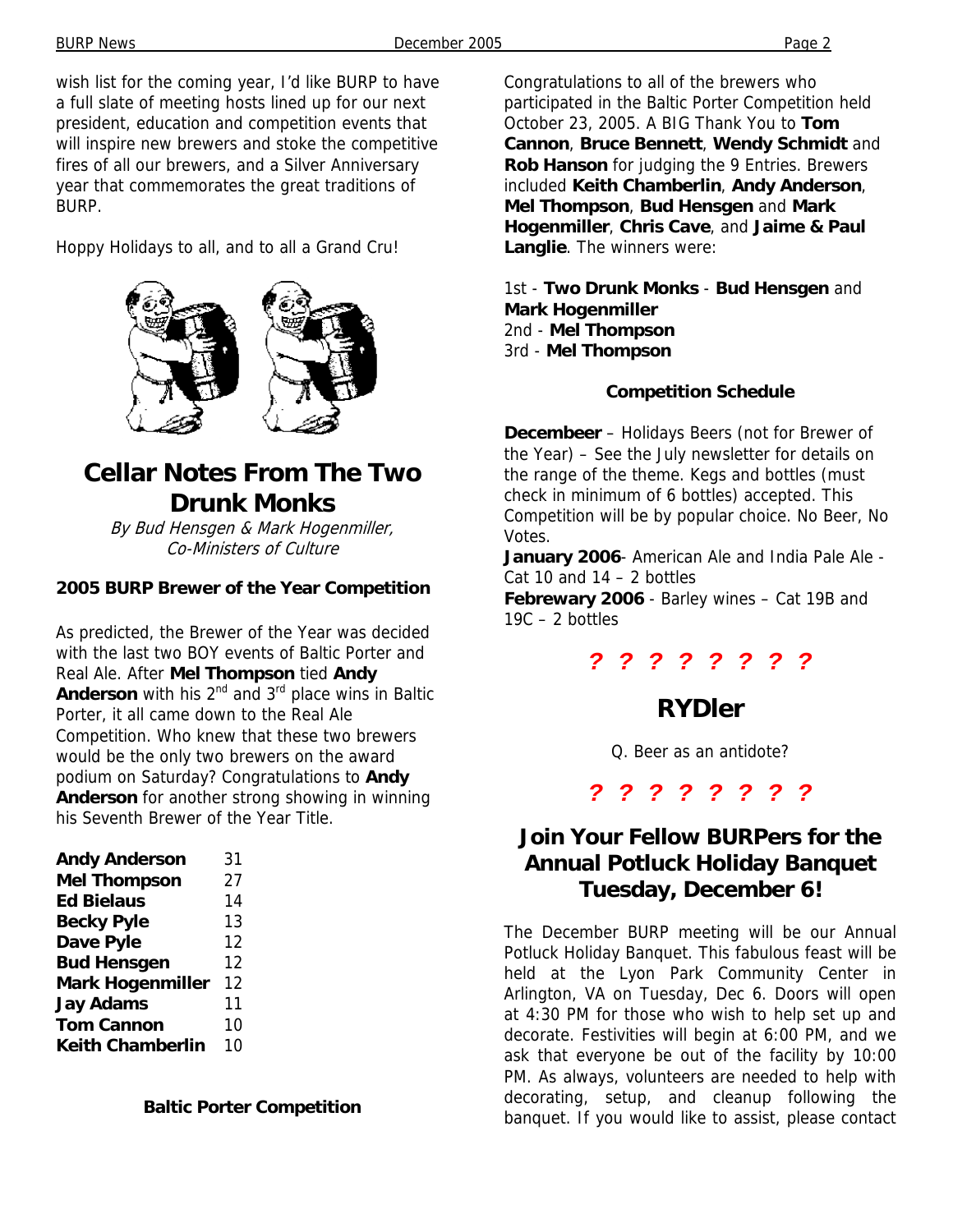Holiday Banquet Coordinator **Steve Marler** at marler.stephen@dol.gov.

As with previous banquets, everyone should plan to bring a dish of their choice. In past years, there have been a wide variety of appetizers, soups, salads, main courses, and desserts. We hope this tradition carries on. It has also been a longstanding tradition to use beer in dishes if at all possible, so be creative. Try to provide enough food for at least 6-8 people. All dishes should be prepared ahead of time as much as possible. However, there are full kitchen facilities available for our use at the Center, so if you need to finish or bake something onsite, you will have that capability. Electrical outlets and power strips will also be available for crockpots and hot plates.

In addition to great food, the holiday banquet is always a showplace for homebrewed holiday beers. This year will feature a Holiday Beer competition. All in attendance will have a chance to vote on their favorite beer, and ribbons will be awarded to the winners.

The other featured event will be the election for BURP's 2006 officer corps. Election of officers can be done online at the BURP website, but for those lacking web access, paper ballots will be available at the meeting. Officer candidate statements are printed elsewhere in this newsletter.

The holiday banquet is always one of BURP's premier events and an opportunity for you to show off both your cooking and brewing skills. Don't miss the fun. Join your fellow BURPers for a great time and a feast to remember!

## **Join BURP for a Special January Award Dinner**  By Bud Hensgen

The January meeting will be a very special event. We are organizing a beer dinner at Old Dominion Brewing Company on Sunday, January 22, and the dinner will be offered to BURP members at a discount!

There are two reasons we are creating this special event. First, we want to recognize the contribution that **Jerry Bailey** and our friends at Old Dominion have made to the world of craft beer by creating great beers year in and year out. In particular, we want to thank them for sponsoring the Spirit of Free Beer each year. We couldn't do it without them. Therefore, BURP will give Jerry the BURP Brewer Appreciation Award for 2006.

Second, with the financial success of BURP events this past year, especially the Spirit of Belgium, the Spirit of Free Beer and MASHOUT, we believe BURP members deserve something special in return for their participation and support.

That's why BURP members are invited to attend the dinner for \$25 per person, tax and tip included. Non-members are invited for \$40 per person, tax and tip included. BURP will pick up the rest. In fact, if this dinner works out well for the members, it is possible that it could become an annual affair.

The meeting will begin at 3:00 PM at the Brewpub at Old Dominion. There will be a cash bar until 4:30 when a four-course dinner will be served. A Dominion Beer will be served with each course. **Jerry and Deborah Bailey** will attend as our guests of honor.

Due to limits on the Dominion kitchen, the dinner will be limited to 60 people. In order to reserve your place, fill out the form at the end of the newsletter and send your check to Co-Minister of Culture, **Bud Hensgen**.

Since we will be drinking Dominion Beers at this meeting, there will be no need to bring beer – with one exception. The January competition is American Ale and India Pale Ale - Cat 10 and 14. Bring your entries (2 bottles) to the meeting, and they will be judged off-site during the following week.

## **Real Ale Competition Sets Record!**

By Andy Anderson, Competition Organizer

Wow! What a great festival! BURP had its largest ever Real Ale Competition and Festival, with 51 entries and 31 beer engines. The expansion to the AaronRidge porch pub was fully utilized with the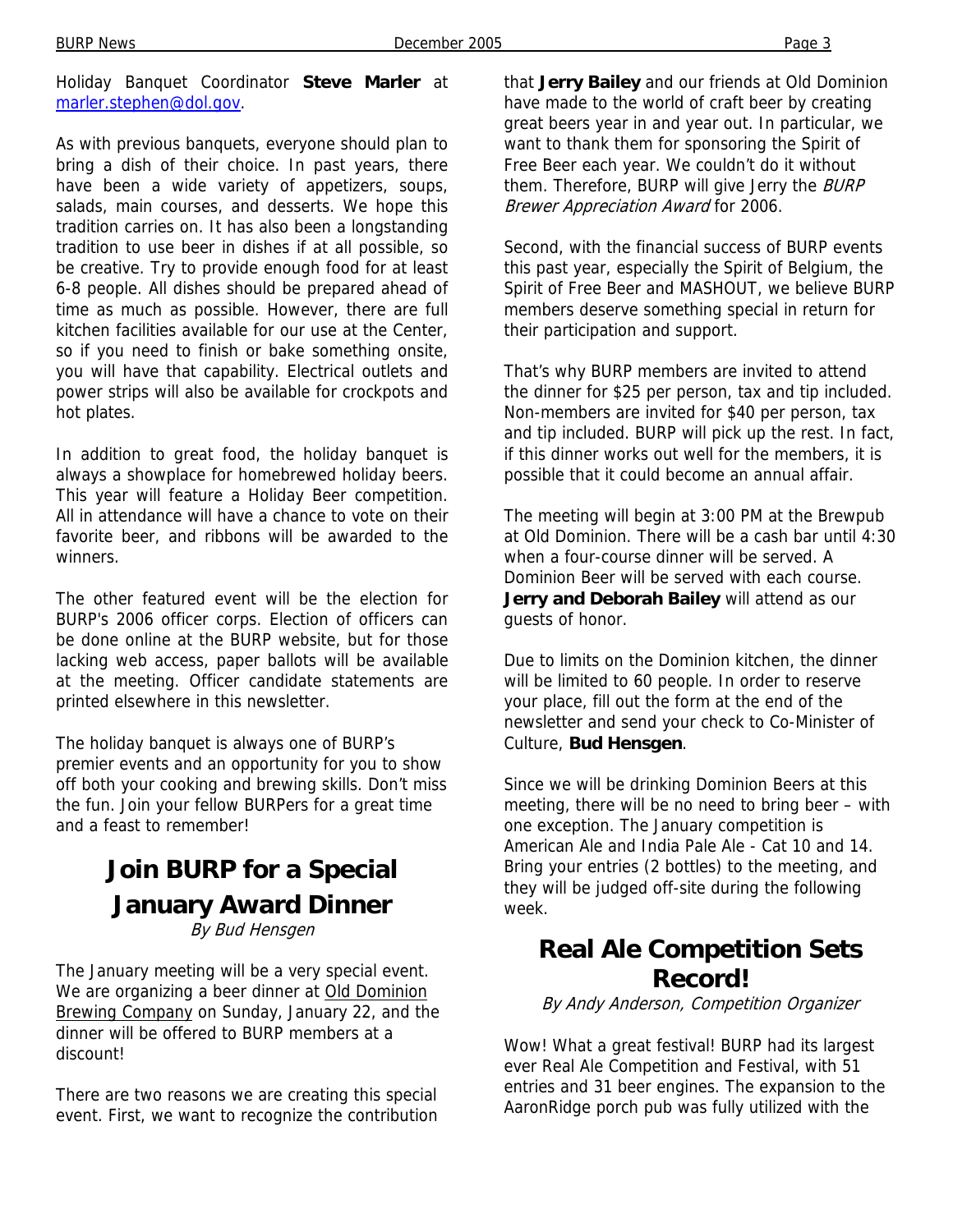extra kegs and beer engines. Plus, we had gorgeous weather in which to enjoy the day.

I want to take this opportunity to thank all of the 24 judges and 8 stewards who helped make the contest on Friday a success. We had so many beers this year that we actually judged two flights in the afternoon, five flights in the evening, and then had two mini-BOS flights before the final BOS. The Best of Show judges were **Scott Bickham**, **Tom Cannon**, **Calvin Perilloux**, and **Dave Pyle**. They selected the following winning beers:

#### 1st BOS - **Andy Anderson -** Ordinary Bitter 2nd - **Andy Anderson** - Special Bitter 3rd - **Mel Thompson -** Brown Porter

 The "Cellarman's Choice" award is given to the best beer as chosen by the Stewards and those working on the porch serving the beer. This year's winner goes to a new BURP member, **Mike Neith**. His Brown Porter was chosen as the Cellarman's Choice, and he was awarded the coveted mash paddle.

But based upon the positive feedback from all the club members I saw drinking pint after pint on Saturday afternoon, there were a lot of winning beers on that porch. It makes me thirsty just to think about it ...

# **Never Fail – November Meeting is All About Real Ale!**

By Jim Hanson

As always, the event held at Chez Aaronridge on a Saturday in the full realm of the crisp autumn season brings attenuation to the senses. From the fresh air to the variety of cask-conditioned ales, this is a meeting that BURPers have long relished as each year nears its conclusion. On handpump were 51 homebrewed entries which included the following styles: Mild, Oatmeal Stout, an array of Bitters (ordinary, special, and extra special), Scottish Export and Scotch Strong, as well as Brown Porters and Brown Ales. There was even an Old Ale, which possessed the pronounced characteristics one would expect from such a libation. With **Andy Anderson** coordinating the club's Real Ale and **Bill Ridgely** serving as

cellarman, the 31 handpumps made available for the session insured that only one changeover was necessary during the festival. Beside Bill and **Wendy Aaronson** hosting the event, a large number of the nearly 100 members in attendance assured the day would be as rewarding as many of the previous RAF's.

In addition to appreciating the homebrewers and lenders of cask-pouring hardware, one only had to step inside to revel in the Chez Aaronridge music parlor, where the tradition of Old Time Jazz lives on. Led by perennial musicians **Bags Howard** (trumpet, vocals) and **Chuck Popenoe** (ukulele, fiddle), other players such as **Dave "The Sheik" Littlefield** (piano), **Tom Cox** (bass), and **Don Rouse** (clarinet) rounded out the original quintet. As afternoon fell to early evening, other musicians and sound bite enthusiasts assimilated into the mix. The percussion of metal spoons and a washboard-based percussion contraption were quite lively by this time. And the band played on.

Regarding the meeting protocol, the details of the holiday banquet and the nomination of BURP officers for 2006 took place (see separate articles for details). Focusing on the raffle, Belgian candy sugar along with a variety of fresh malts were donated by Jay's Brewing, and two of the grand prizes were well suited for the holiday season. Just who was that blonde haired woman that won both the oversized Yuengling Christmas stocking and the case of Sierra Nevada Celebration Ale? With her good fortune, she must be the prophet to Santa for all wishes to come true.

As the sun sets on every Real Ale Festival at Chez Aaronridge, Bill and Wendy's hospitality is culminated by the evening fire held in the backyard. It's a place where humor is at its full banter, and we can all comfort ourselves by breathing into high tech apparatus and assuring each other of our sobriety. And that sight is pretty funny!

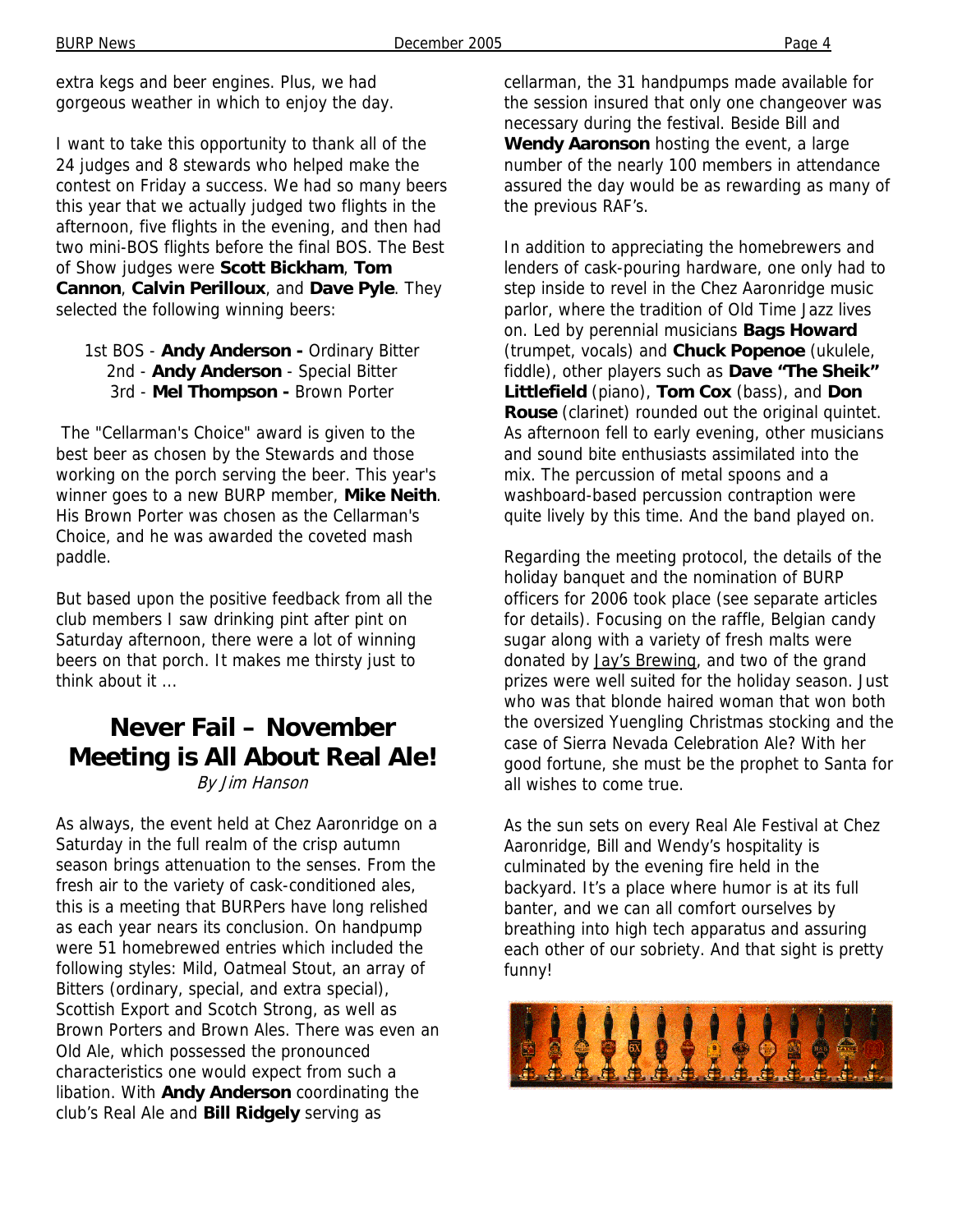

**Stilton Cheddar Cheese Soup**  By Paul & Jamie Langlie

The recipe for this soup, which was a popular item at the BURP Real Ale Festival in November, originates from the Great Lakes Brewing Co in Cleveland, OH. The original recipe is given below, with changes as follows:

1. Multiplied all quantities by four except liquid component, for which we substituted two 12-oz bottles of Oktoberfest beer, 4 cups heavy cream, and 9 cups of vegetarian stock.

2. Substituted a teaspoon of ground cayenne pepper for the hot sauce.

#### **Ingredients:**

½ cup Celery (minced) ½ cup Carrots (minced) ½ cup Onion (minced) 1 tsp Garlic (minced) 2 tbsp Butter 2 tbsp Flour 1/3 cup Dortmunder Lager 1 cup Heavy Cream 2 ½ cups Chicken Stock 1 ¾ cups Stilton Cheese 2 cups Cheddar Cheese (shredded) ¼ tsp Ground Black Pepper 1 Whole Bay Leaf ¼ tsp Hot Sauce 2 tbsp Water 2 tbsp Corn Starch

#### **Preparation (4-6 Servings):**

1. Place vegetables & garlic in blender, puree until smooth.

2. Simmer the puree with the butter & flour in a large saucepan for 15 min.

3. Add beer, cream, & stock, simmer 15 min.

4. Add cheeses, pepper, bay leaf & hot sauce, simmer 30 min.

- 5. Thicken with mixture of corn starch & water.
- 6. Serve with croutons or warm bread.

**Trivial Beer-Suits** 

By Charlie Pavitt

Those of us who work with statistics are well aware of the t-test, which allows researchers to determine their level of confidence that any difference between the means of two data distributions are real differences rather than random fluctuations. Not all of us are aware that we have one of the world's classic beers to thank for the development of this test. Back about 1893, Cecil Guinness, Chairman of the Board of you-can-guess-whichbrewery, and Managing Director Christopher Digges La Touche decided to buck tradition and try to make brewing scientific. Starting that year, they hired many of the best chemistry students graduating Oxford and Cambridge, taught them the basics, and gave them the resources to start studying the characteristics of barley and hops. Part of their research was a seven-year effort dedicated to analysis of yield and quality of barley grown under different conditions. Unfortunately, in studying, for example, the impact of different fertilizers, they had no idea how to distinguish that effect independently of that for rainfall, bird damage, soil chemistry, and temperature, among other sources of experimental "error."

The best mathematician among the researchers was W. S. Gosset, who was hired by Guinness in 1899. He began working on the problem in 1903, and spent the entire academic year 1906-1907 studying under the greatest statistician of the period, Karl Pearson. During that year, Gosset developed the basis for the t-test, just in time for analyzing the results of the seven-year experiment. The researchers determined that Archer was the best barley variety in Ireland, and Guinness used that variety in their brewing for the next decade.

In 1908, Gosset wrote his findings into an academic paper, and Guinness allowed its publication under the condition that his name not appear in the paper. Gosset took the pseudonym "Student"; for this reason, the result of his work is often referred to as "Student's t." Working in his spare time over the next thirty years, Gosset published more than 20 contributions to statistics. He also became head brewer at a newlyestablished brewery in London in 1935, but died two years later.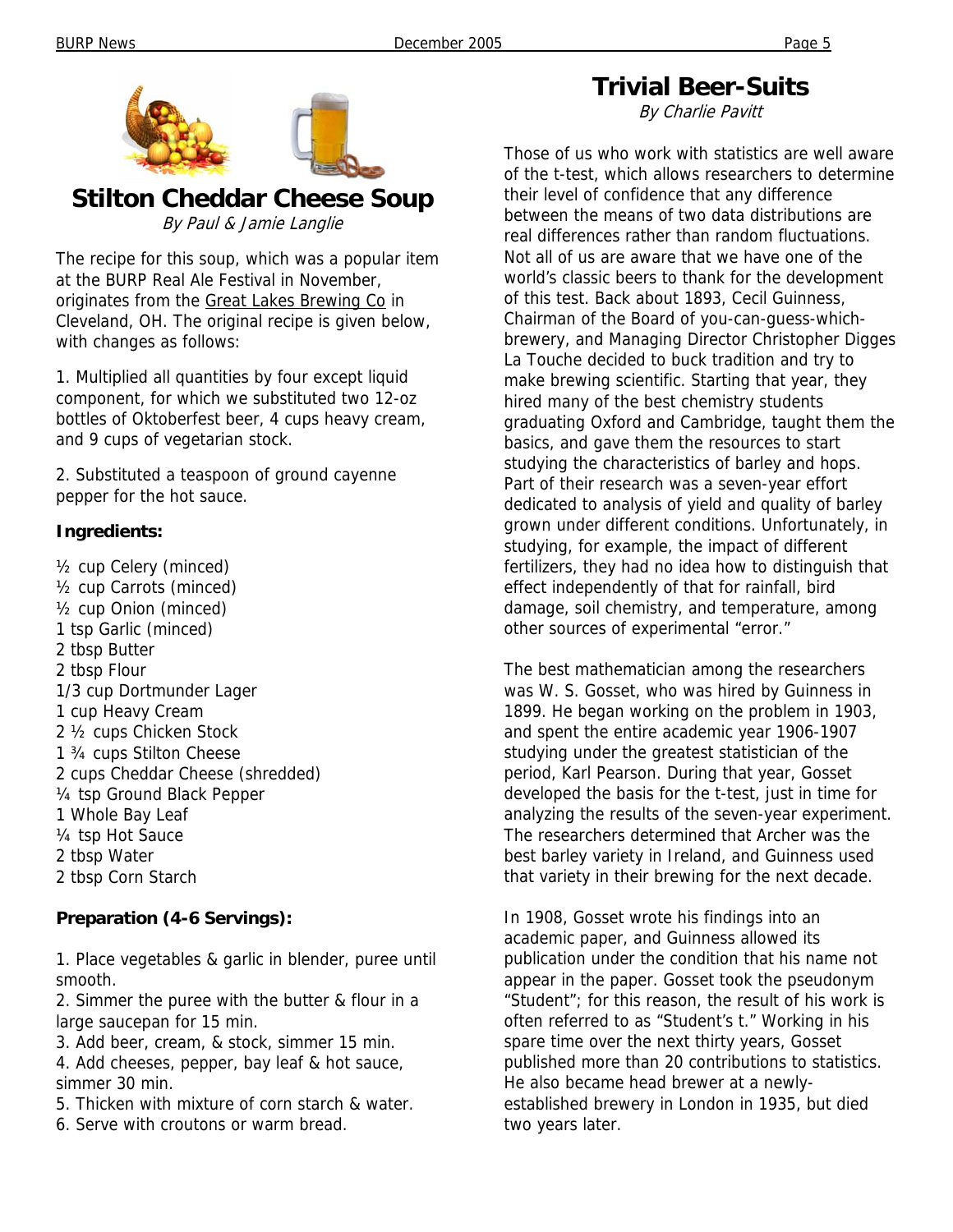BURP News **December 2005** Page 6

Most of this was summarized from Joan Fisher Box, "Guinness, Gosset, Fisher, and Small Samples, Statistical Science, 1987, Volume 2 Number 1, pages 45-52.



## **BURP Elections to be Held This Month**

The time has come to elect new officers to serve as leaders of BURP for 2006. Position descriptions and candidate statements are below. Voting may be done online or by paper ballot at the December meeting. The web address for online voting is: http://www.burp.org/elections/2006/.

The BURP Officer positions are:

#### **Fearless Leader** (President)

**Duties**: Coordinates BURP activities with other officers. Makes announcements at meetings. Represents BURP to the public. (Which means that you can send articles to your relatives, who will do almost anything to avoid telling their neighbors what you do for fun). Initiates and coordinates major BURP activities (conferences, festival participation, etc).

#### **Candidate**: **Steve Marler**

**Candidate Statement**: BURP turns 25 this up coming year. During those years, BURP has, and continues, to play an important role in the lives of its members. Significant others have met and dear friends have been made through BURP. BURP members have been on the forefront of the craft beer revolution and have significantly contributed to it. For many, BURP has kept them brewing and contributed to the improvement of their beer. BURP's Silver Jubilee is a momentous occasion and should be celebrated as such. I accept the nomination for Fearless Leader with this purpose as my guide.

A vote for Steve Marler on December 6th is a commitment that you will, to the best of your ability, contribute to making this year long celebration a success. Those on this election slate are not and should not be responsible for doing everything. They are being elected to coordinate the participation of the members. The participation of the membership will be required to make BURP's Silver Jubilee a memorable one.

Some of the ideas that I have for next year are:

• To win the AHA Club of the Year. To do this, I propose that we move the Spirit of Free Beer to an earlier date and encourage all BURP Members to enter four bottles for each entry instead of three. One bottle will then be sent to the first round of AHA.

• A bus trip to breweries or a good beer town.

• A road trip to Miami for the AHA Conference.

• A possible event at the Bricks or RFD to celebrate 25 years of brewing in the metro DC area.

These are just some of my ideas, and other ideas are needed. Although I am good at coming up with ideas, I am not that good at implementing them. Implementers (Czars) will be needed. We will need a bus trip Czar, a Club of the Year Czar, a road trip Czar, etc.

I am excited over the possibilities for this 25-year celebration and look forward to working with you to make it happen.

#### **Minister of Enlightenment** (Education)

**Duties**: Organizes educational sessions about brewing techniques or particular styles. Sets up yearly preparation courses for the BJCP exams. Holds pre-meeting commercial beer tastings to assist club members in honing style recognition skills.

#### **Co-Candidates**: **Wendy Aaronson (Incumbent) and Tom Cannon**

**Candidate Statement**: So much to do; so little time. To ensure that BURP has a solid program for educating its members and the community, it is time to make this a team effort. There are no individuals more qualified than Wendy Aaronson, Minister of Enlightenment over the past several years, and Tom Cannon, Grand Master BJCP judge. We will strive to enlighten our membership in creative ways by conducting short educational programs at meetings, enlisting apprentice judges at monthly competitions, and facilitating buddy brewing sessions. We are also committed to providing a training environment for potential new BJCP judges and current BJCP judges who want to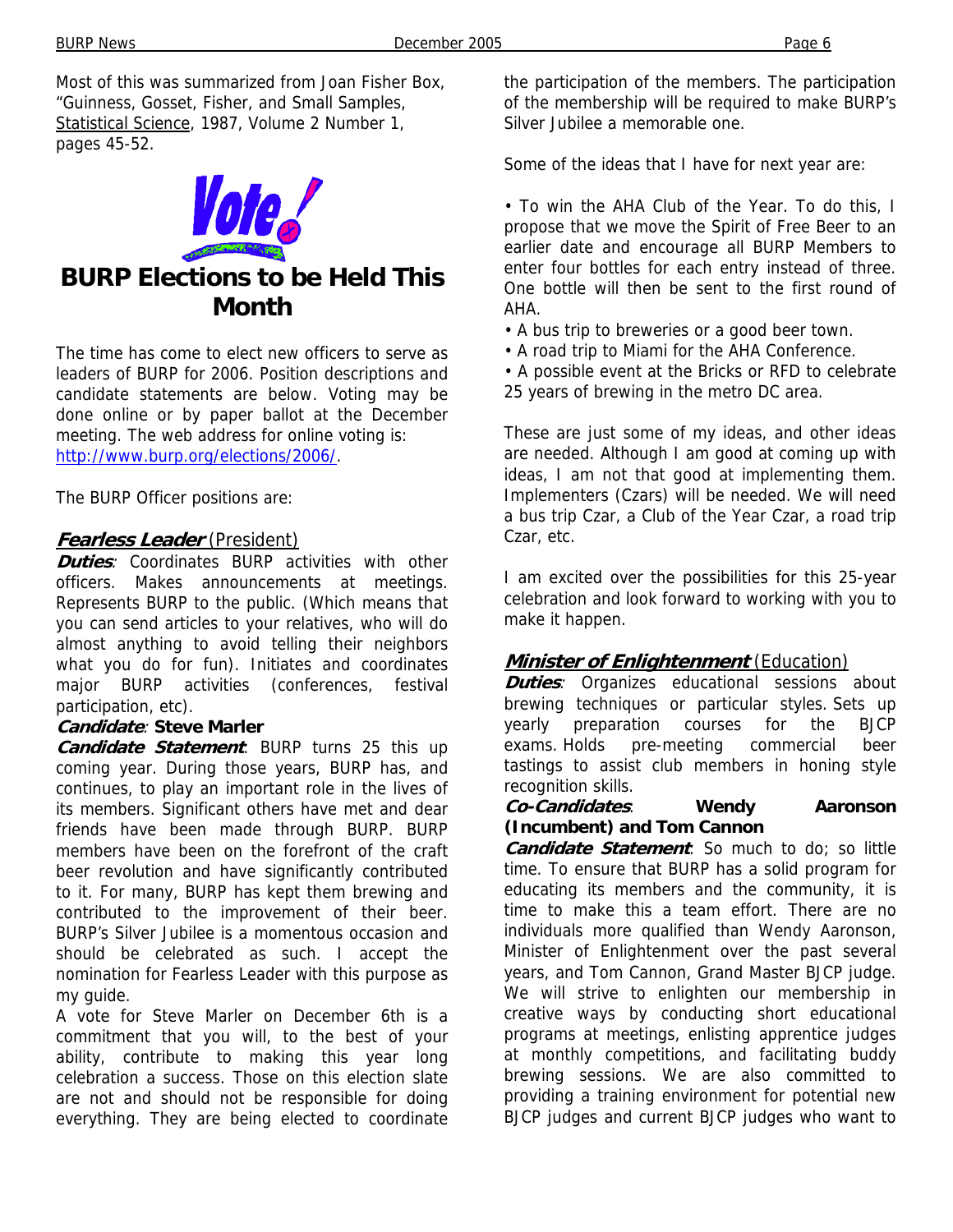increase their scores on the exam. To meet this goal, we will implement the new BJCP Continuing Education Program so that participants can benefit from a structured course with very specific learning objectives and instructors can receive BJCP points for their effort.

We are excited to be a team so that we can provide programs to meet the needs of our diverse membership.

#### **Minister of Culture** (Competitions)

**Duties**: Runs monthly club competitions and writes articles about styles for the BURP News. Orders awards for contests. Recruits the competition organizer for the Spirit of Free Beer or does it himself/herself. May organize trouble-shooting corner at meetings.

#### **Co-Candidates**: **Bud Hensgen (Incumbent) & Jamie Langlie**

**Candidate Statement**: (Bud) - Mark Hogenmiller, who did such a terrific job this past year as the leader of the "Two Drunk Monks" team, has told me that I need another year in office to make up for all the screw ups I was responsible for in 2005. Jamie has said that she will take up where Mark left off and try to finish my training. So, I hereby accept the challenge of another term as Co-Minister of Culture.

(Jamie) - With Bud as my trusty mentor, I promise to uphold the high standards set by my Drunk Monk predecessors in the Minister of Culture job. Looking forward to a year of tasty beer and fair, rigorous competitions. BURP is first, and foremost, a homebrew club. Our 25-year tradition of quality, hand-crafted beer is built on constructive feedback and nurturing our members as they develop their brewing expertise. Our monthly and special event competitions have played an integral role in making us one of the most prestigious homebrew clubs in the country -- but let us not rest on our laurels. We have a large number of BJCP judges in BURP, and as Minister of Culture, I will work closely with our officers and members to encourage judges' skill building and participation in monthly contests. We're planning some special events to commemorate the club's 25th anniversary – tentatively on tap is an historic "Dark Beer" contest, in honor of the first BURP competition in 1981. Ein Prosit! (and thanks for your votes.)

#### **Minister of Truth** (Newsletter)

**Duties**: Edits the BURP News and gets it to you in time for you to know when and where the next meeting is. Solicits articles and people to be meeting reporters. Serves as BURP's Secretary for its official functions.

#### **Candidate**: **Bill Ridgely (Incumbent)**

**Candidate Statement**: I ask for your support in my effort to continue as BURP Minister of Truth for another year. To be honest, I'd like to transition this post to a new individual with fresh ideas and a fresh viewpoint, but with nobody stepping up to the plate, I'll agree to continue in the role for another year. The newsletter is critical to keeping club members informed. It's not a terribly difficult job as long as club members contribute articles. I've been very fortunate to have great contributors over the last two years, in particular from the Ministers of Culture, who write not only a regular column but also a steady series of articles on beer styles for upcoming competitions. The other officers also contribute regularly. This makes my job much easier.

I promise to publish the newsletter at least a week prior to every meeting. There will be occasional two-month issues when meetings are scheduled close together, but I'll try to keep these at a minimum. I'll also continue to ask all of you to contribute as often as you can, especially articles on homebrewing (since we are, well, a homebrew club) and beer travels.

Please honor me with your vote, and also consider how much fun it would be to take over this job next year!

#### **Minister of Propaganda** (Membership)

**Duties**: Serves as BURP'S point of contact with folks who are interested in joining. Maintains the club membership database and electronic newsletter notification e-mail list. Prints the membership cards. Sends out renewal notices.

**Candidates**: **Jim & Linda Rorick (Incumbents) Candidate Statement**: We humbly ask for your support in seeking re-election for the position of Ministers of Propaganda. During our two years in this position, we have strived to provide timely membership services to BURP members. And – since we are finally getting the hang of it membership services just may improve. We have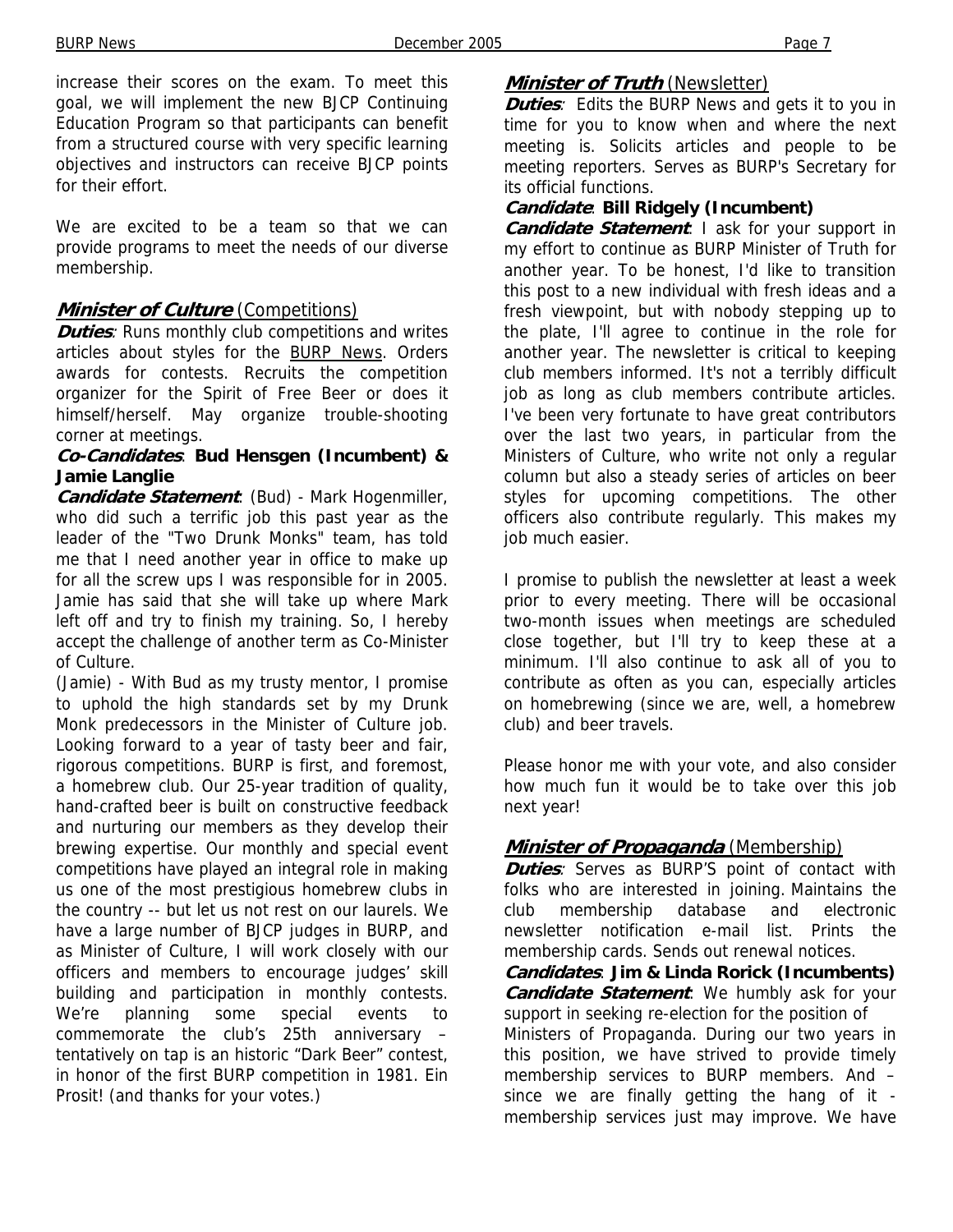been BURPers for 10 years and have enjoyed the many benefits of membership, including education, camaraderie, and the tasting of many a fine ale and lager from BURP brewers. We believe that all beer brewers can benefit from association with fellow brewers and that BURP is the best organization of brewers. Our goals are to (1) maintain and grow the BURP membership by providing information and support to current

members, and (2) preach the ways of BURP and St. Arnold to those worthy of membership. If reelected, we will strive to fulfill the duties of Ministers of Propaganda to the best of our abilities and the bottom of our mugs.

#### **Minister of Finance** (Treasurer)

**Duties**: Knows where the money comes from and where it goes. Maintains the BURP bank account. Participates heavily in financial forecasting issues, such as "can we afford to front the money for club memorabilia". Makes reimbursements when presented with appropriate receipts.

#### **Candidate**: **Larry Koch**

**Candidate Statement**: I ask you to elect me to be our next Minister of Prosperity. In the past, I oversaw our club treasury's growth from several hundred dollars to several thousand dollars. We now have a treasury holding tens of thousands of dollars. I fully recognize the seriousness of this club office. I pledge to provide monthly reports, coordination with financial institutions, and efficient service to our club officers and members. I look forward to your support and to serving our club.

#### **Minister of the Web** (Web Page)

**Duties**: Administers burp.org. Maintains the web site. Creates new pages for upcoming BURP events and updates the web pages. Keeps the BURP Calendar current. Custodian for BurpList and BURP's administrative internet mailing lists. Maintains the @burp.org email aliases.

#### **Candidate**: **Paul Langlie (Incumbent)**

**Candidate Statement**: Thank you for your support this year! I look forward to serving you again in 2006. With the support of "Team Langlie," including Stein and Kai (Jamie is moving on to Minister of Culture), we have the technical and artistic capabilities needed to keep the site running smoothly. We will continue to upgrade the site, to be responsive to the Club's needs, and to collaborate with officers and special events

committees to publicize BURP activities. Your ideas are always welcome!

### **Minister of History** (Libeerian)

**Duties:** Maintains the BURP Libeery, a great resource, which is underutilized. Receives newsletters from clubs all over the country, which is pretty interesting. Sends the BURP goon squad after people who have not returned Libeery material. Writes interesting articles based on libeery resources for BURP newsletter.

#### **Candidate**: **Mel Thompson**

*Candidate Statement***: I would be extremely** pleased to have your vote for BURP Minister of History - Libeerian for 2006. If I am elected, it will be a pleasure to continue with the work of the former Libeerians in organizing the libeery and making it available to all BURP members in the hopes of promoting more beer and brewing knowledge, resulting in substantially more FREE BEER!

You might say, "How tough can it be to replace a dog?" Well this was one exceptional dog. Cerveza will go down in history as the BURP "Libeerian extraordinaire". It will be an honor for this mere human to replace such an esteemed canine.

We have been given a most remarkable gift with our ability to read and assimilate information from the written page and apply it to the greatest gift of all – brewing delicious homebrew! Imagine if you hadn't read Papazian, Miller, Fix or Noonan. Would you be brewing and/or drinking the quality beer that is available at each and every BURP meeting? I think not!

If elected, my goals will be as follows:

\* Inventory the multiple boxes of books,

newsletters, etc. and purge outdated or unwanted material.

\* Publish a selected list of available books in the newsletter each month.

\* Write a book review, with the help of other BURP brewers, for the monthly newsletter.

\* Bring featured books to each meeting for members to check out and return at the following meeting.

\* Update the Libeery with new relevant publications.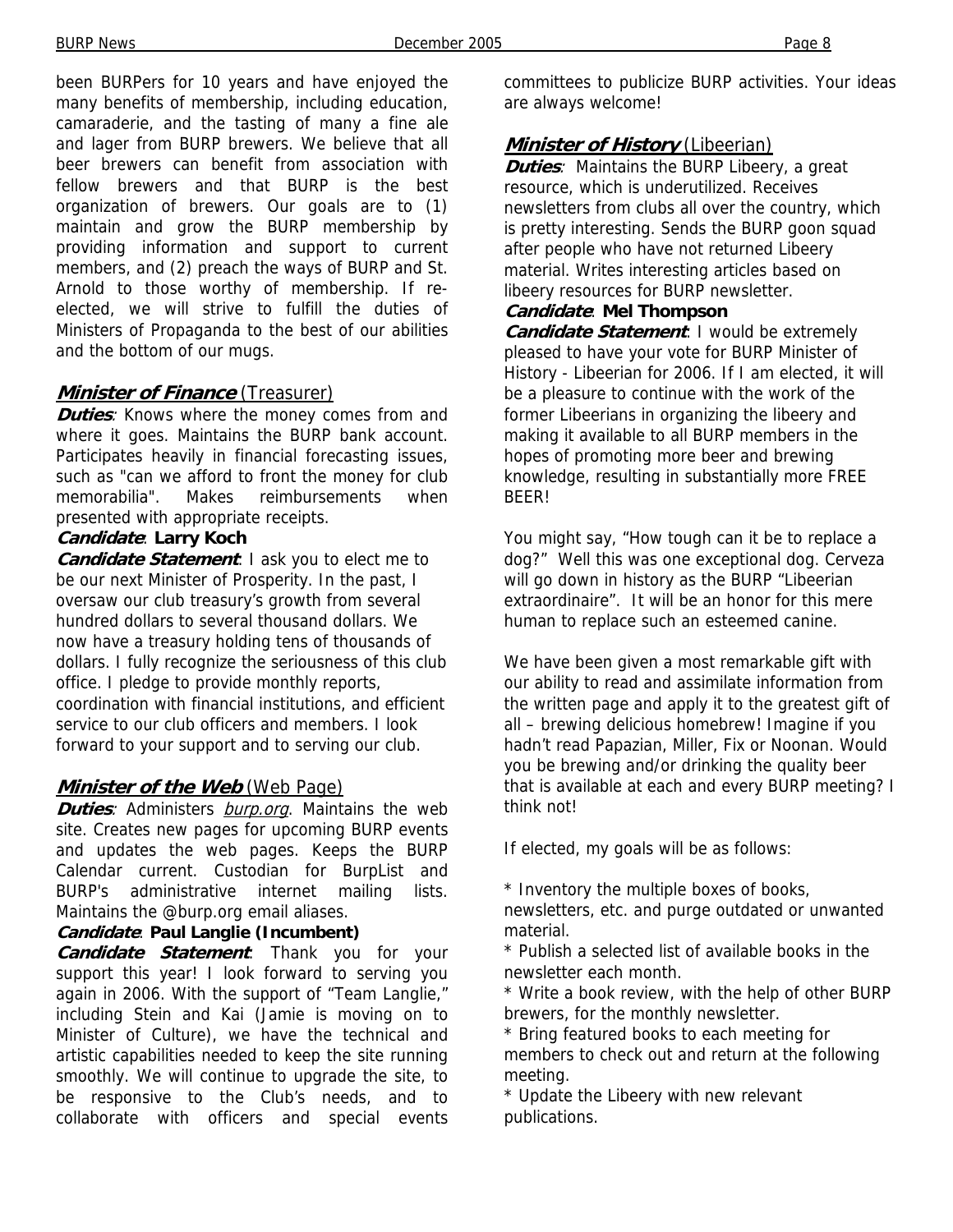\* Share other published data on beer and brewing techniques through BURPlist and the BURP newsletter.

\* And my ultimate goal will be to increase Libeery use by all BURP members.

If these are things that you would like to see happen with the extensive BURP Libeery, please cast your vote for Mel, Son of Thomp, for BURP Minister of History - Libeerian.

## **? ? ? ? ? ? ? ?**

# **Answer to Dec RYDler:**

A. "Raw onion with salt and a bottle of beer". Paul Lawrence Dunbar (1872-1906) believed this warded off tuberculosis, with which he was diagnosed. From the BOOK section of WP, 8/28/05





# **BURP 10 and 20 Years Ago**

Compiled By Bill Ridgely

#### **20 Years Ago, Dec 1985**

December 1985 was a sad month for the BURP Club. On Tuesday the 11th, while walking on a beach on the West Indies island of Antigua, BURP founding father **Dan McCoubrey** died suddenly following a massive heart attack. Dan was a very special man, but it wasn't until his untimely death at the age of 47 that many BURP members became fully aware of his extensive interests outside of the homebrewing hobby. Dan had worked as a copy editor in the Washington Post sports department since 1968, and he was well respected throughout the local and regional sports scene. In addition to editing, he also contributed articles on sports. His

favorites were golf (he covered the 1980 British Open for the Post), ice hockey, and lacrosse. He also played golf and organized the annual Dan McCoubrey Invitational Golf Tournament at the Washingtonian Country Club. Dan's collection of books was legendary, and he regularly reviewed sports books for the Post and other publications. Post outdoor columnist **Angus Phillips** wrote a touching appreciation of Dan for the Dec 14th issue of the paper. In the article, Angus related many great anecdotes about Dan and his "prodigious appetites and unfailing good spirit". One of these told of Dan regularly visiting his favorite pub, Gallagher's, sitting at the same spot at the end of the bar with a stack of books, and, after getting the bartender's eye, asking the same question every night - "Got any beer left?". After Dan's passing, BURP had a special plaque with this question inscribed on it placed on Gallagher's wall next to Dan's old stool. The plaque remained there for many years until the pub went out of business. BURPer **Mike Horkan** rescued the plaque just as it was about to be discarded, and it now resides proudly on the wall of the pubroom at the Aaronridge residence in Rockville. The only beer Dan ever brewed was stout, so every March, the plaque is brought to the BURP meeting to honor Dan at the annual "Dan McCoubrey Memorial Stout Competition". Dan may be gone, but those who knew him will always keep him in their hearts. The BURP newsletter published following his death said it best. "We will miss Dan – his leadership, his spirit, his rotundity, and above all, his friendship".

## **10 Years Ago, Dec 1995**

The December BURP meeting featured the annual holiday banquet held at the Oxon Hill Jaycee Center in Ft Washington, MD. Unfortunately, the weather gods didn't cooperate this time, and the worst ice storm in memory blew in just as the rush hour began. Needless to say, the expected large crowd never materialized, but the 30 or so BURPpers who braved the storm and made it to the event were rewarded with complimentary raffle tickets and copious amounts of great beer and food. **Martin Morse Wooster** received the loudest applause when he arrived on foot. His tenacity resulted in his winning many great raffle prizes. **Polly Goldman**, finishing up her reign as BURP Fearless Leader, took the opportunity to award those who served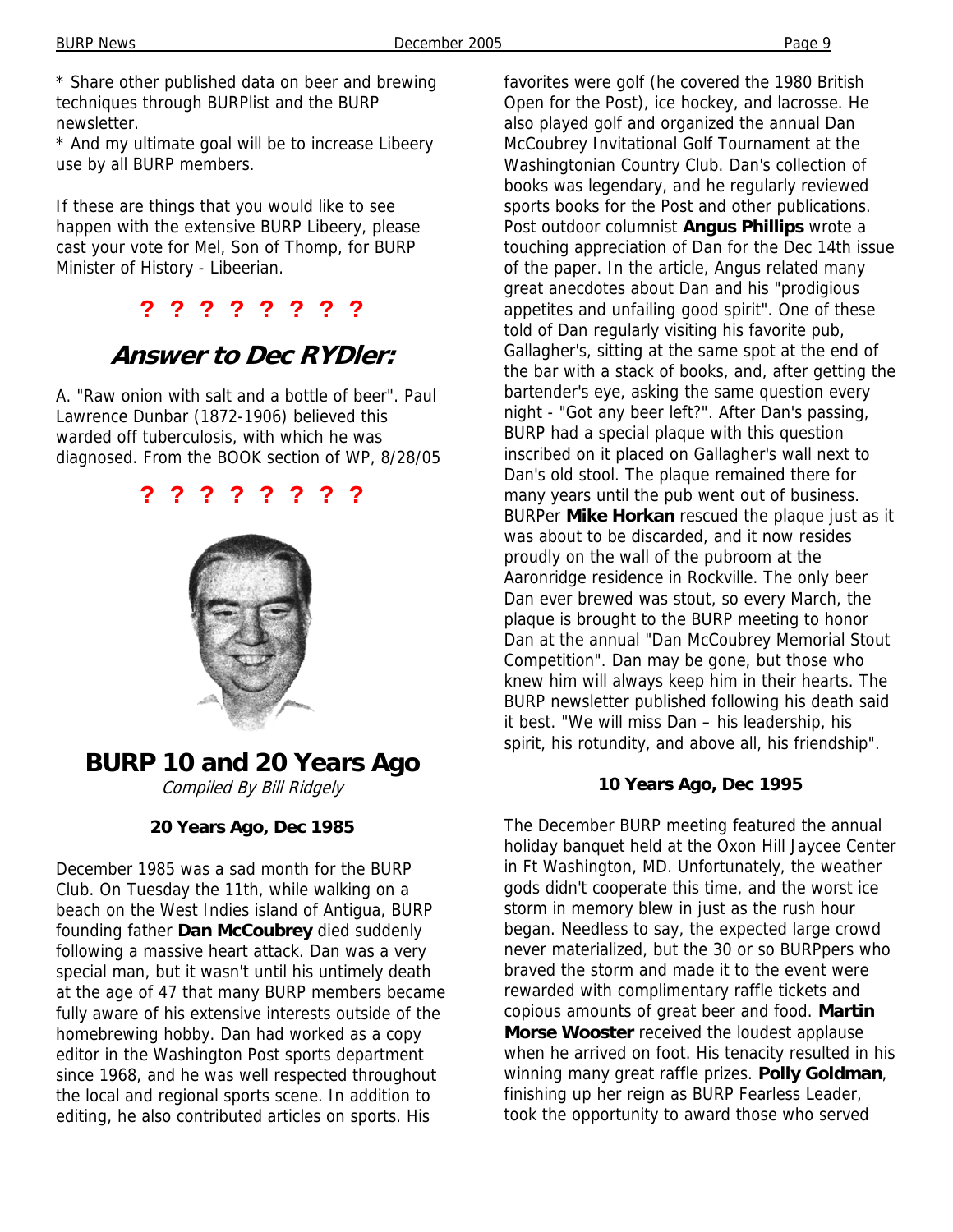the club well during the year. Unfortunately, many of the fine beers Polly planned to present ended up going home with her, but they eventually made it to the appropriate individuals at the next meeting.

The December BURP News featured an extensive pullout section with full details on the 2nd Spirit of Belgium Homebrew Competition to be held Feb 10, 1996. Included were several 1st place recipes from the 1st competition held in 1994. Travelogues were once again the highlight of the issue, however. **Lynne Ragazzini** wrote an extensive article about drinking 80 different beers in 14 days while traveling through Belgium and England. **Bruce Feist** continued his "Tasty Travels" series with an article on New York City. **Bill Ridgely** wrote about the recent trip he and **Wendy Aaronson** took through Ontario, and **Andy Anderson's** "European Beer Journal" provided a great overview of the English pub and its role in society. Finally, **Delano Dugarm** contributed two articles, a book review of Dave Miller's Homebrewing Guide and an article on Beer Hunting in the South.



## **BURP Buck\$ – Notes and Figures from the Minister of Prosperity**

By Dan Fapp, Minister of Prosperity

## **Holiday Meeting Door Prize Raffle**

To help say thank you for all the hard-work and effort put in this year by you, the dedicated members of BURP, we will be holding a free Door Prize Raffle at our December Holiday meeting. Prizes will include, what else, Free Beer, as well as other wonderful items purchased by the club, or graciously donated by members and sponsors over the last year. One ticket will be distributed to each adult (due to the alcoholic nature of most of the prizes) attending the meeting.

#### **Current Financial Position**

| Beginning Balance                    | \$19,952 |
|--------------------------------------|----------|
| <b>Plus: Raffle Proceeds</b>         | \$451    |
| <b>Bottle Opener Sale</b>            | \$8      |
| Brew Your Own Magazine               | \$237    |
| Subscriptions                        |          |
| Less: Brew Your Own Magazine Payment | (\$237)  |
| <b>Meeting Supplies</b>              | (\$242)  |
| <b>Raffle Prizes</b>                 | (\$240)  |
| Payment on Rental For Holiday Party  | (\$100)  |
| <b>Ending Balance</b>                | \$19,829 |

# **Membership Update Dec 2005**

By Jim & Linda Rorick, Ministers of Propaganda

We have a few new members of BURP to welcome this month. **Mike Neith & Winnie Huskey** from Alexandria and also **Don Rouse** of Arlington, VA.

Please keep your contact information up-to-date ... most importantly, your email address. If you are not receiving an electronic notification each month with the newsletter link, that means we don't have your current email address! Send your contact information to membership@burp.org, and we'll see that your info is updated.

#### CURRENT MEM-BEER-SIP STATS:

TOTAL MEMBERSHIPS: 260 FAMILY: 75 (x2) 150 INDIVIDUAL: 88 HONORARY: 22



**Editor's Corner** By Bill Ridgely, AKA Johnny Inkslinger Minister of Truth

In the September issue of **BURP News**, I announced that I was looking for someone to take over the editorship of this distinguished publication.